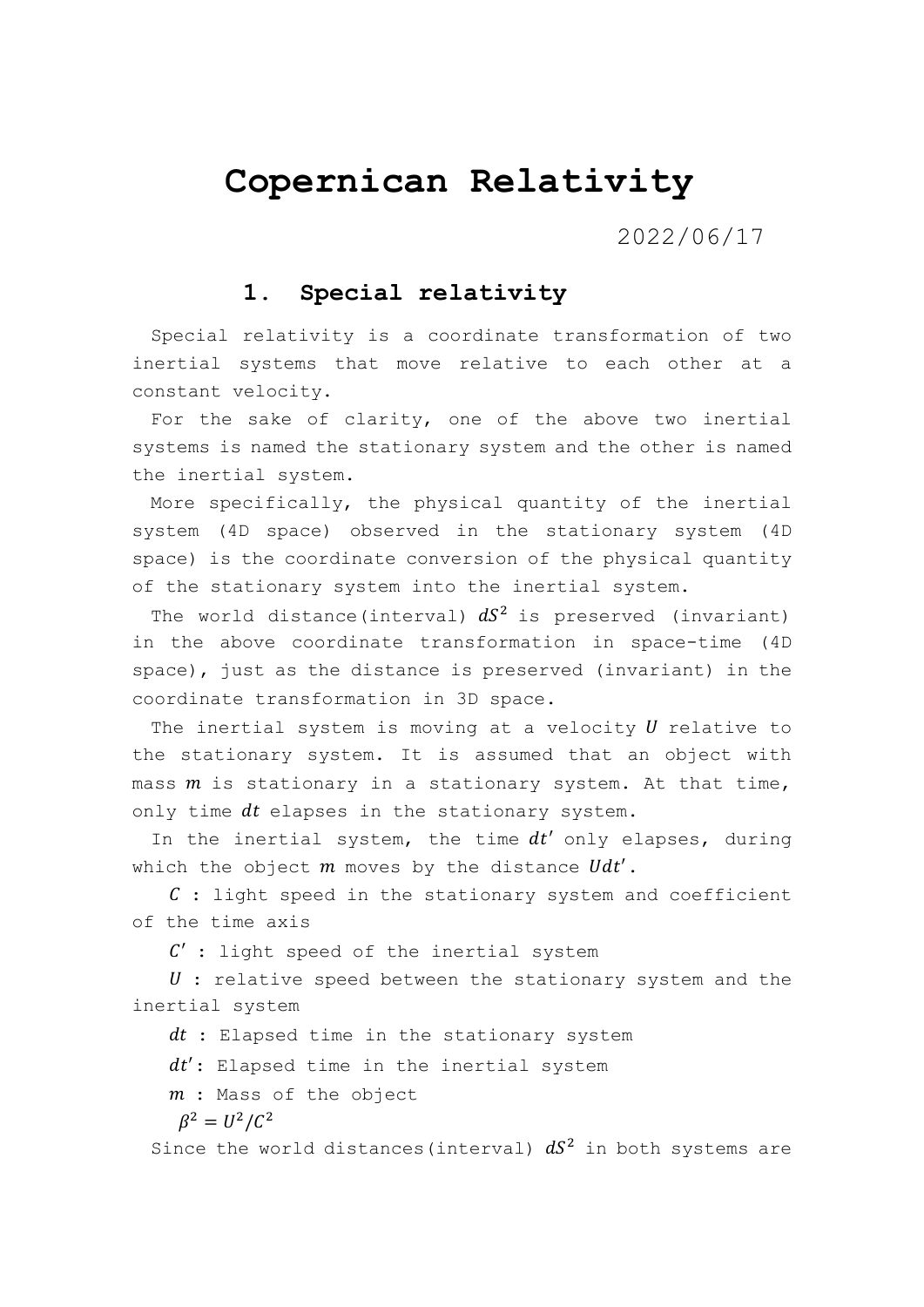equal, the following equation (1) holds.

$$
-dS2 = C2dt2 = C2dt'2 - U2dt'2
$$

$$
dt2/dt'2 = 1 - \beta2
$$

$$
(1) \t dt = dt'2\sqrt{1 - \beta2}
$$

Since the propagation distance of light is the same in both systems (This is the principle of invariant speed of light.), the following equation (2) holds.

$$
C'^{2}dt'^{2} = C^{2}dt^{2}
$$

$$
C'^{2} = C^{2}dt^{2}/dt'^{2} = C^{2}(1 - \beta^{2})
$$

$$
(2) \qquad C' = C\sqrt{1 - \beta^{2}}
$$

When the relative speed U of both systems is equal to the light speed C, that is, when the stationary system moves at the light speed C in the inertial system, that is, when the light (stationary system) travels in the inertial system, the following equation holds.

$$
U^{2} = C^{2} \qquad \beta^{2} = U^{2}/C^{2} = 1
$$
  

$$
-dS^{2} = C^{2}dt^{2} = C^{2}dt'^{2} - U^{2}dt'^{2} = C^{2}dt'^{2} - C^{2}dt'^{2} = 0
$$
  

$$
-dS^{2} = dt^{2} = 0 \qquad C' = C\sqrt{1 - \beta^{2}} = 0
$$

From the above equation, it can be seen that the time  $dt$  $(= 0)$  does not elapse in the light (stationary system), and the light velocity  $C'$  in the inertial system is  $0$ .

Here, it is assumed that the object  $m$  is moving at the velocity  $v$  in the stationary system.

Since the distance that the object  $m$  moves is the same in both systems, the following equation (3) holds. It is assumed that the object  $m$  is moving at the velocity  $v'$  in the inertial system.

 $v'^2 dt'^2 = v^2 dt^2$  $v'^2 = v^2(1 - \beta^2)$ (3)  $v' = v\sqrt{1 - \beta^2}$ 

When the object  $m$  moving at the velocity  $v$  in the stationary system is accelerated by the force  $F$ , the object  $m$  is accelerated by the same force  $F$  in the inertial system. At that time, the following equation holds.  $dt = dt' \sqrt{1 - \beta^2}$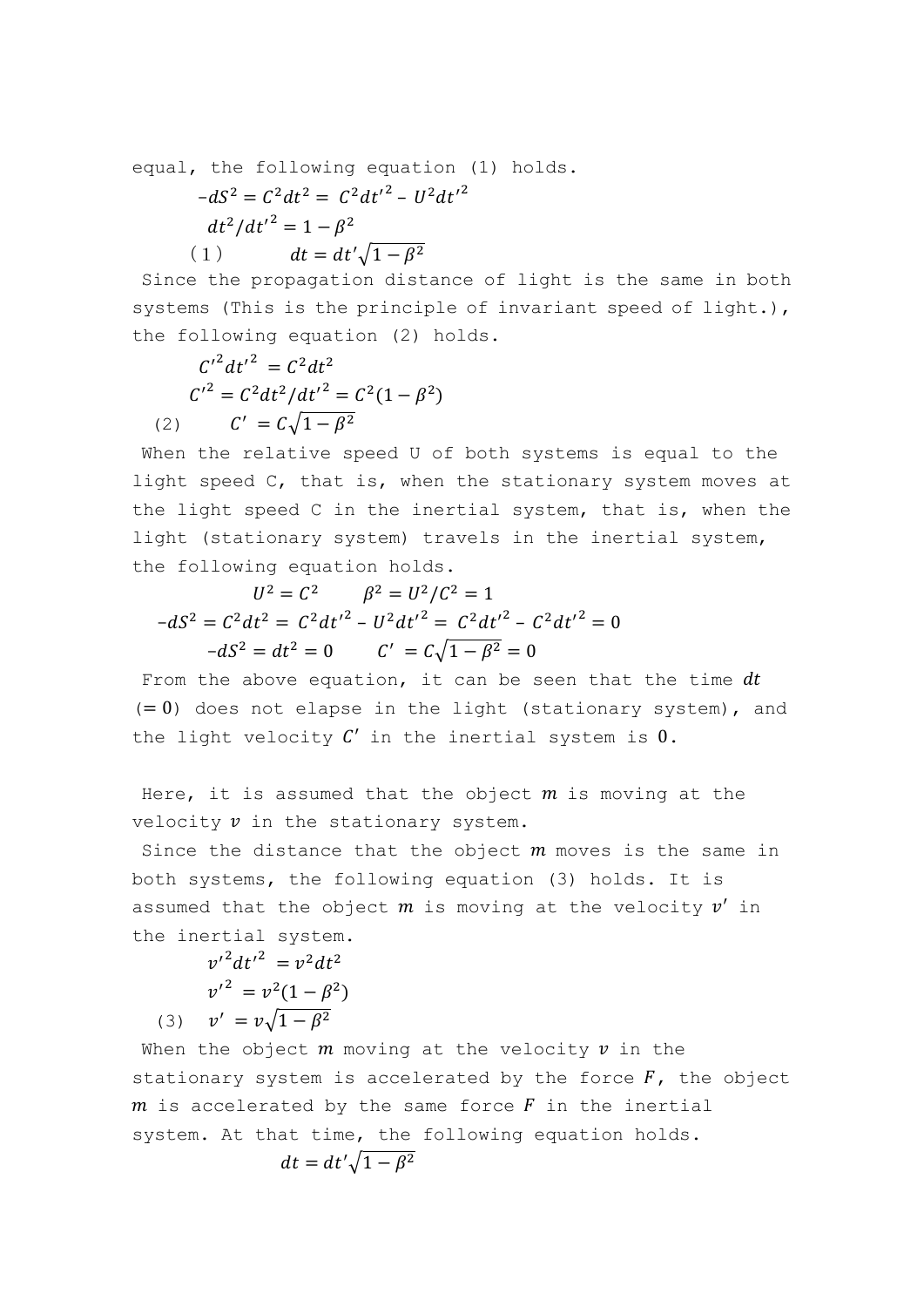$F = m(dv/dt) = m(dv/dt')(dt'/dt) = m(dv/dt')/\sqrt{1 - \beta^2} = m'(dv/dt')$ The following equation (4) holds.

(4)  $m/(1 - \beta^2) = m'$ 

Therefore, when the object  $m$  moves at the velocity  $v$  in the stationary system, the object with the mass  $m'$  appears to move at the velocity  $v'$  in the inertial system. This is a phenomenon in which it becomes difficult to accelerate as the velocity  $v$  of the object  $m$  increases.

The energy of mass  $M$  is  $MC^2$  (See **Supplement 4**).

Since the amount of energy is invariant regardless of whether it is the stationary system or the inertial system, the same equation as equation (4) holds.

 $M'C'^{2} = MC^{2}$  $M' = MC^2/C^2 = M/(1 - \beta^2)$ 

The frequency of light emitted from the object moving at the velocity  $U$  with respect to the observation system decreases. In this case, the observation system is the inertial system, and the moving object is the stationary system. This is because the object emits light.

The following equation holds.

 $\nu$ : Frequency of light in the stationary system (the moving object)

 $\nu'$  : Frequency of light in the inertial system (the observation system)

 Since the total frequencies of light in both systems are equal, the same equation as equation (3) above holds.

 $vdt = v'dt'$   $dt = dt'\sqrt{1-\beta^2}$  $vdt'\sqrt{1-\beta^2} = v'dt'$  $\nu' = \nu \sqrt{1 - \beta^2}$ 

This means that the wavelength of light is observed to be longer. It is called the redshift of light.

The Newtonian Doppler effect is irrelevant.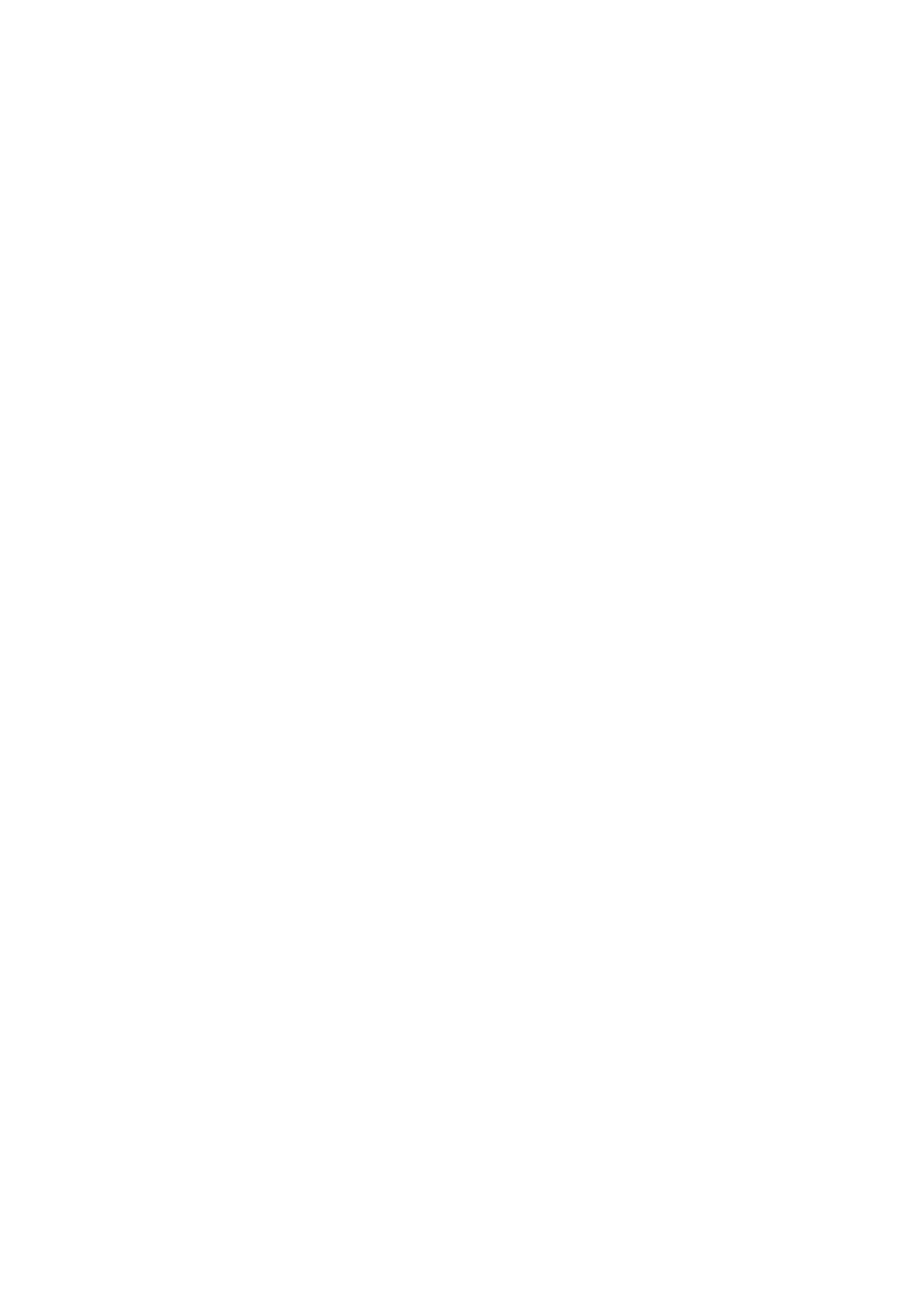### **2. Copernican Relativity**

The Schwarzschild solution of Einstein's gravitational field equation expresses the world distance (interval)  $dS^2$ of the local space (local inertial system) of the spherically symmetric gravitational field by spherical coordinates.

However, the local space (local inertial system) is not a perfect inertial system. Therefore, the world distance  $dS^2$ contains the non-linear distortion of the radial axis  $R$ .

In that local space (local inertial system), the time  $dt'$ changes continuously in the radial axis  $R$  direction, so the world distance  $dS^2$  must include the nonlinear distortion of the radial axis  $R$ .

However, since the world distance  $dS^2$  contains the nonlinear distortion of the radial axis  $R$ , it is too difficult to describe the motion of light or object in the gravitational field.

In a local space (local inertial system), light propagates by changing its propagation direction without changing its speed  $C'$ . However, since the gravitational field is a continuous connection of local spaces (local inertial systems), light propagates in the gravitational field while changing its velocity  $C'$  and its propagation direction. Therefore, the time  $dt'$  and the speed of light  $C'$  in the local space (local inertial system) are examined. The trajectory of light in a spherically symmetric gravitational field is drawn on one plane including the center of the gravitational field.

The local space (local inertial system) is represented by a three-dimensional space having time axis  $t'$  with coefficient  $C$  (speed of light), radial axis  $R$ , and rotation angle  $\theta$ . Similarly, the stationary system (nongravitational field) is represented by a three-dimensional space having time axis  $t$  with coefficient  $C$ , radial axis  $R$ , and rotation angle  $\theta$ .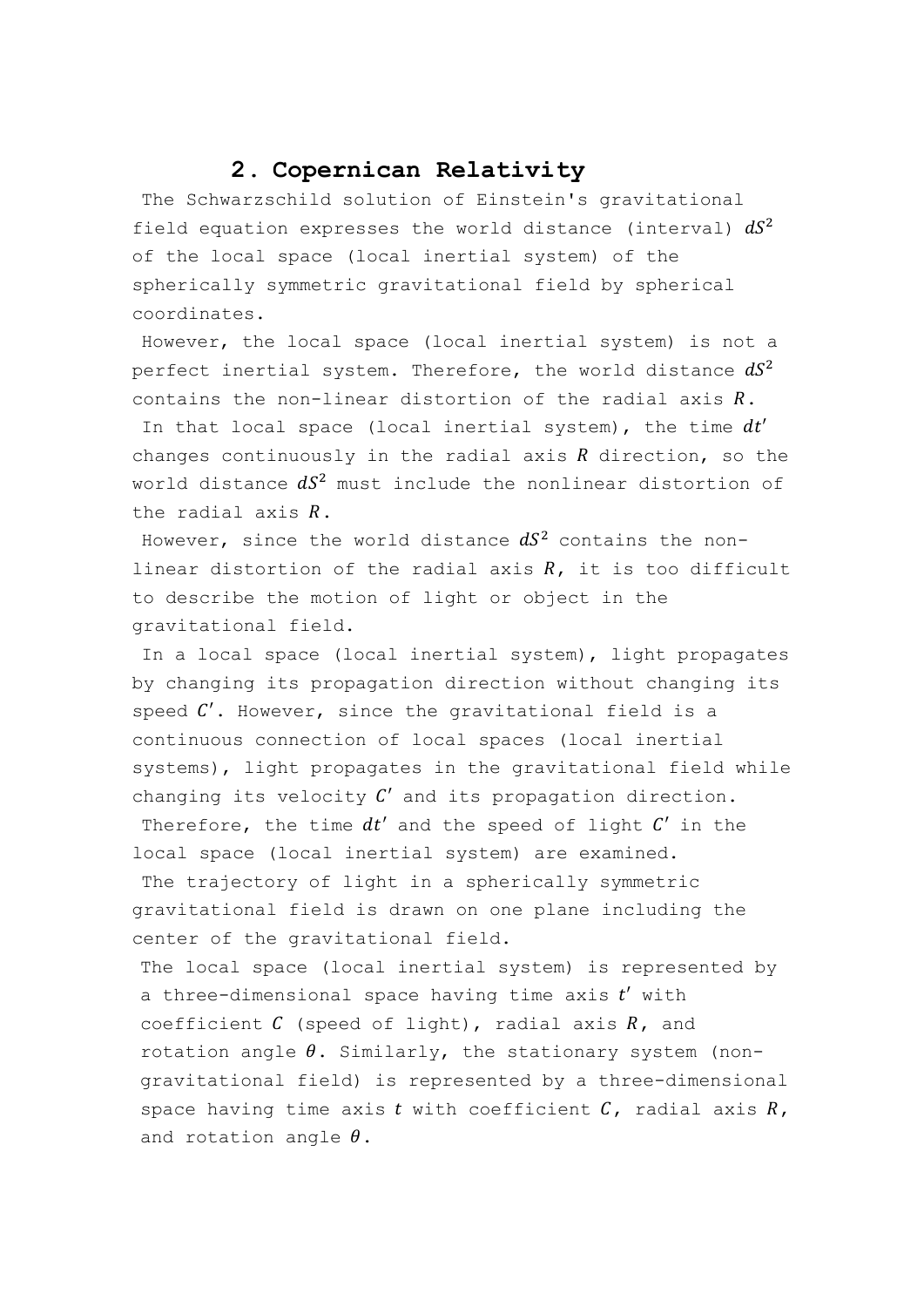```
Since the local space (local inertial system) is the
inertial system, it is moving at the velocity U(R) with
respect to the stationary system (non-gravitational field).
```
 $C'$ : Speed of light in the local inertial system

```
C: Speed of light in the stationary system (non-
gravitational field)
```
 $dt'$ : Elapsed time in the local inertial system

 $dt$ : Elapsed time in the stationary system (nongravitational field)

 $i$  : Imaginary number  $i^2 = -1$ 

 $dS<sup>2</sup>$  : World distance in the stationary system where only time  $dt$  elapses

 $dS^{\prime 2}$  :World distance in the local inertial system that moves by the distance  $U(R)dt'$  as time  $dt'$  elapses.

 $dS^2 = (iCdt)^2$ 

 $dS^2 = (iCdt')^2 + (U(R)dt')^2$ 

 $dS^2 = dS'^2$ 

 $(iCdt)^{2} = (iCdt')^{2} + (U(R)dt')^{2}$ 

Since the distance that light propagates is the same in both systems, the following equation holds.

 $C'dt' = Cdt$ 

The above equation derives the following equation (4).

 $(4)$  $2^2 = C^2 - U^2$ ,  $U = U(R)$ 

When the object  $m (\ll M)$  invades the gravitational field of the point mass M from infinity at velocity  $v$ , the following equation (5) holds (see Supplement 1 for the derivation of equation (5)).

(5)  $U^2 = 2GM/R$ Using equation (5), equation (4) is rewritten as follows. (6)  $C'^2 = C^2 - 2GM/R$ When  $C'^2 = 0$ ,  $C^2 - 2GM/R = 0$  $Rs (= 2GM/C^2)$ : Schwarzschild radius  $\delta = \theta - \omega > 0$ First, the propagation of light is orthogonal to the

points at the distance R from the point mass  $M$  as shown in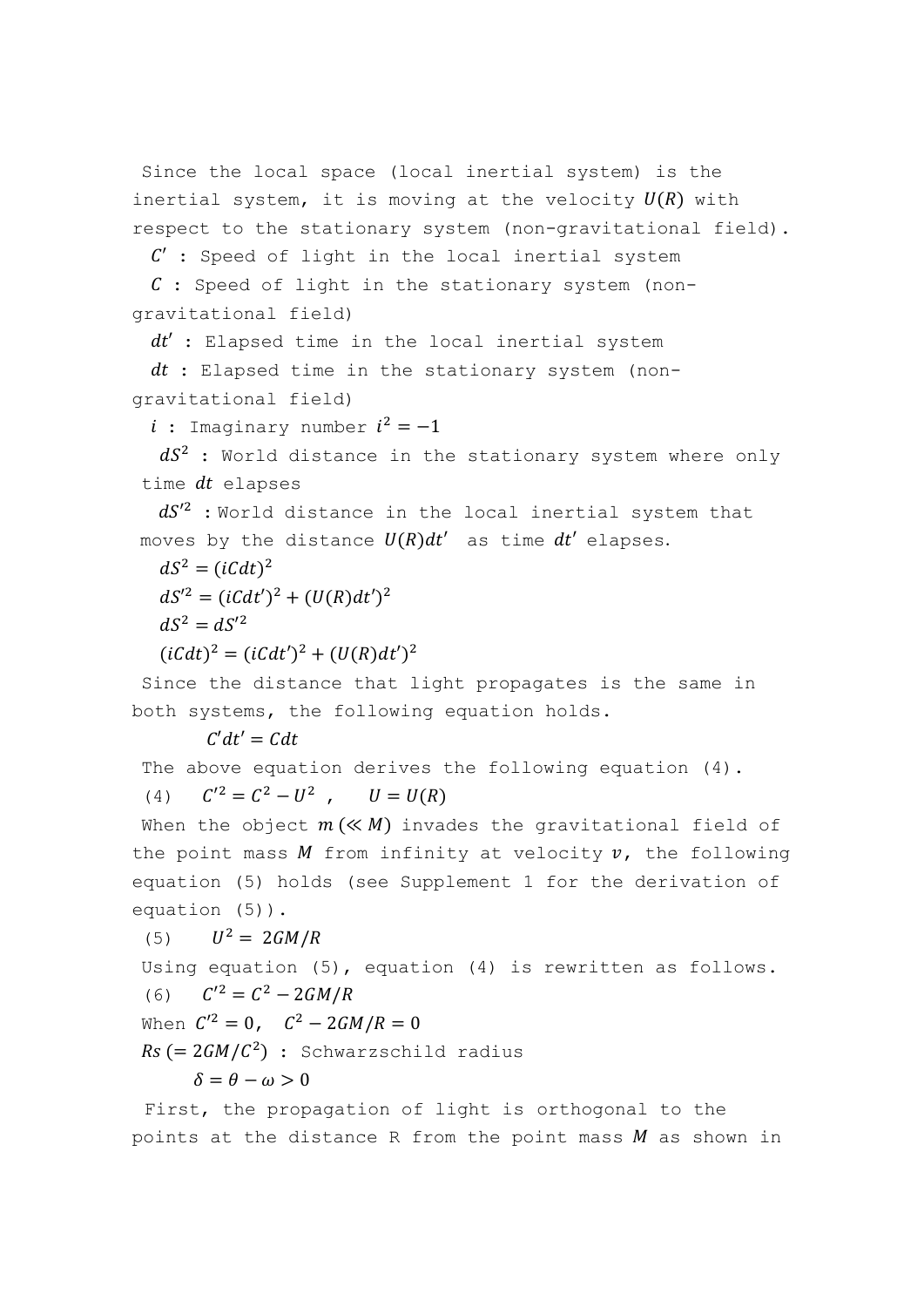#### Fig. 1.

After that, as shown in Fig. 1, the light reaches to the distance  $R'$  from the point mass  $M$ .



The light rotates around the point mass  $M$  by the angle  $\theta$ . At that time, the light propagation direction is rotated by the angle ω.



It is assumed that the angular velocity  $C'(d\omega/dt')$  in the direction of light propagation is equal to the gravitational acceleration  $dU^2cos\delta/dR$ .

Then, the following equation (7) holds.

(7)  $C'(d\omega/dt') = (dU^2/dR)cos\delta$  $= C'(d\omega/d\theta)(d\theta/dt')$ 

The following equation holds as shown in Fig. 2.

$$
d\theta/dt' = C'cos\delta/R'
$$

Using the above equation, equation (7) can be rewritten as follows.

 $C'(d\omega/dt') = C'(d\omega/d\theta)(C'cos\delta/R') = (dU^2/dR)cos\delta = 2GMcos\delta/R'^2$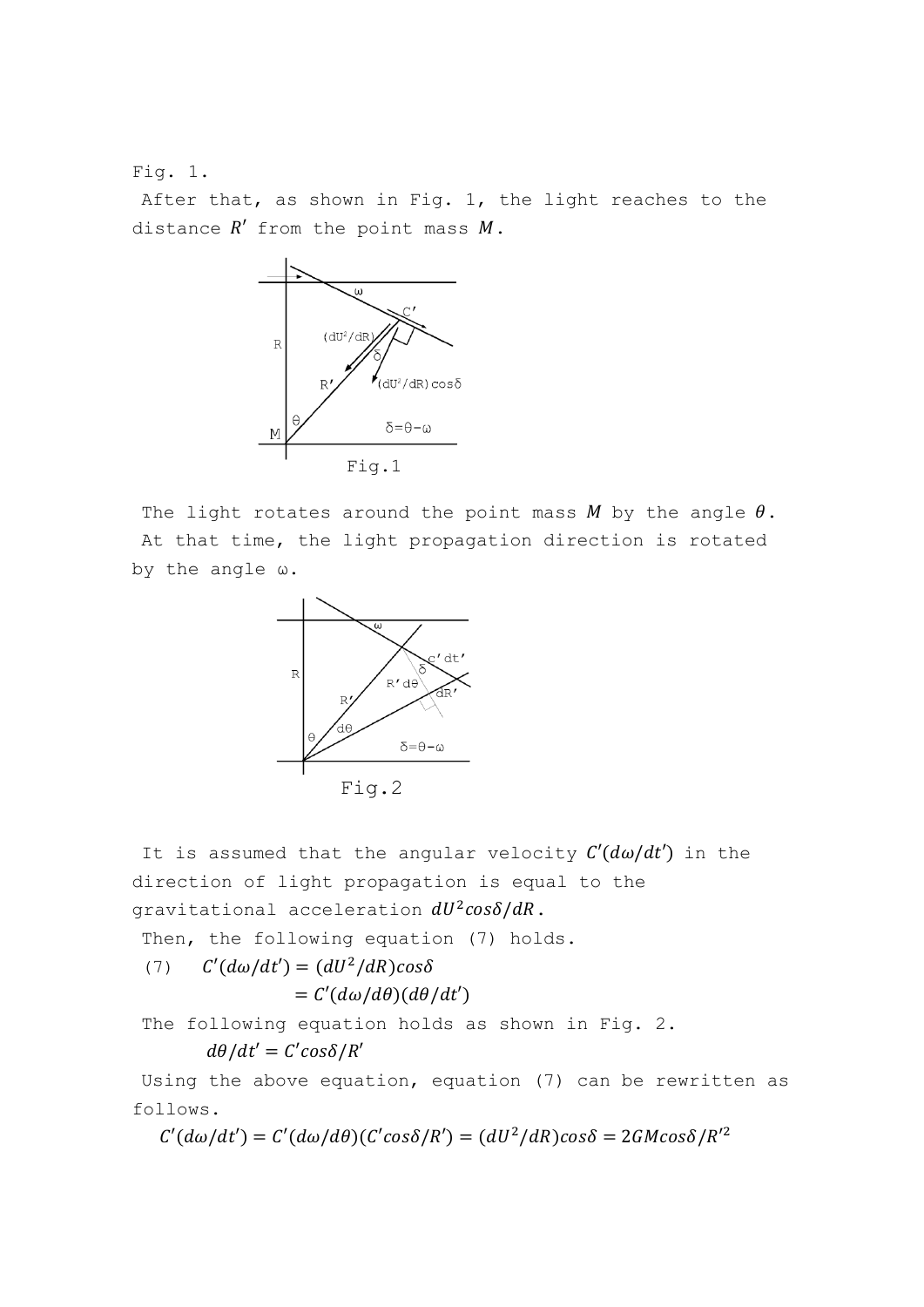From the above equation, the following equation (8) is obtained.

(8)  $d\omega/d\theta = 2GM/C'^2R'$ 

Using equation (6), equation (8) is rewritten as the following equation (9).

 $d\omega/d\theta = (2GM/C^2R')/(1-2GM/C^2R')$ 

 $Rs = 2GM/C^2$  : Schwarzschild radius

(9)  $d\omega/d\theta = (Rs/R')/(1 - Rs/R')$ 

$$
R' = R/cos\delta
$$
  
 
$$
R' = Rcos\delta
$$
  
 
$$
Rs < R < 2Rs
$$

See Supplement 2 for the derivation of the above equation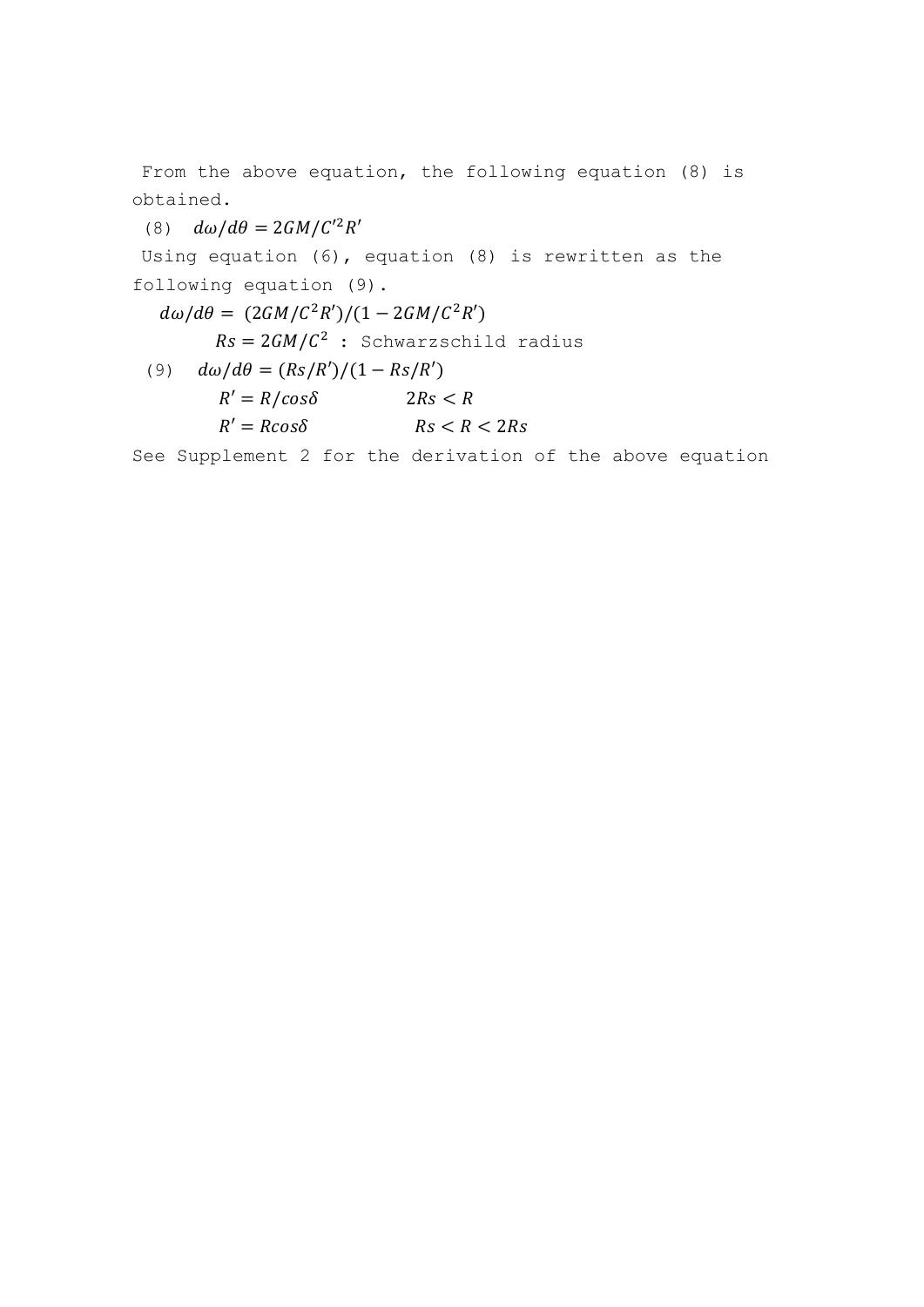# **3. Schwarzschild solution and Copernican relativity**

Here, the Schwarzschild solution in the local space (local inertial system) in a spherically symmetric gravitational field centered on the point mass  $M$  is examined.

 $dt'$ : Elapsed time in the local inertial system (gravitational field)

 $dt$  : Elapsed time in the stationary system (nongravitational field)

 $R$ : Distance from point mass  $M$  when the light propagation direction is orthogonal to the radial axis

 $R'$ : Distance of the light from point mass  $M$ 

 $C$ : Speed of light in the stationary system and coefficient of time axis and

 $C'$ : Speed of light in the inertial system

 $\theta$  : Angle of rotation of light around point mass  $M$ 

 $\omega$  : The angle of rotation in light propagation direction when the angle of rotation of light is  $\theta$ 

d : Small change, that is, differentiation

: Gravitational constant

 $\textit{Rs}(=2\textit{GM}/\textit{C}^2)$  : Schwarzschild radius

The Schwarzschild solution of Einstein's gravitational field equation is written as follows.

$$
-dS^{2} = C^{2}(1 - Rs/R')dt'^{2} - dR'^{2}/(1 - Rs/R') - R'^{2}(d\theta^{2} + sin^{2}\theta d\phi^{2})
$$

The above Schwarzschild solution can be rewritten as the following equation (10).

 $C'^2 = C^2(1 - Rs/R')$   $d\Phi = 0$ 

 $1/(1 - Rs/R') = 1 + (Rs/R')/(1 - Rs/R')$ 

(10)  $-dS^2 + (Rs/R')dR'^2/(1 - Rs/R') = C'^2dt'^2 - dR'^2 - R'^2d\theta^2$ 

The right-hand side of equation (10) is equal to 0 as shown in FIG. 2.

(9)  $d\omega/d\theta = (Rs/R')/(1 - Rs/R')$ 

Using the above equation (9) in the previous section, the above equation (10) is rewritten as in the following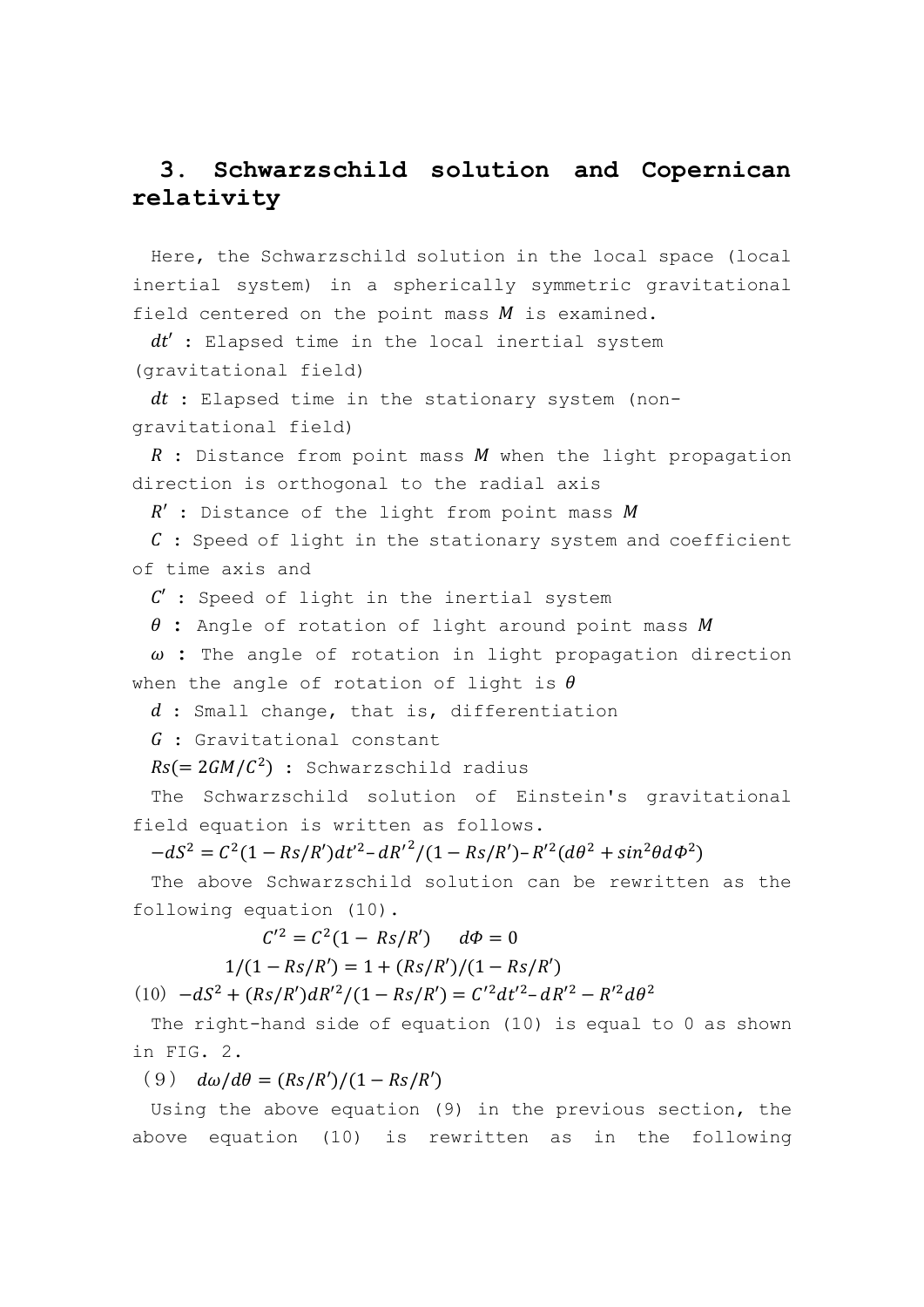equation.



(11)  $-dS^2 + (d\omega/d\theta)dR'^2 = C'^2dt'^2 - dR'^2 - R'^2d\theta^2 = 0$ j.  $\omega$ 

The above equation (11) shows that the physical quantity  $(d\omega/d\theta)dR'^2$  corresponds to the distortion of the radial axis  $R'$  which is included in the world distance  $dS^2$  of the Schwarzschild solution.

The right-hand side of equation (11) does not include the nonlinear distortion of the radial axis  $R'$ .

Then, the non-linear quantity  $(d\omega/d\theta)dR'^2$  cancels the distortion of the radial axis  $R'$  included in the world distance  $dS^2$ .

Now, it is considered why this happened.

 $d\omega/d\theta$  is the ratio of the minute rotation angle  $d\theta$  of light when light propagates the distance  $C'dt'$  to the minute rotation angle  $d\omega$  in light propagation direction.

Due to the radial acceleration  $dU^2/dR' (= -2GM/R'^2)$  in the local space (local inertial system), the light cannot propagate straight and the light propagation direction is accelerated in the radial axis  $R'$  direction.

Acceleration in the radial axis means changing direction without changing the magnitude of light speed.

As described above, while the light rotates by the minute rotation angle  $d\theta$ , the light propagation direction rotates by the minute rotation angle  $d\omega$ .

In the Schwarzschild solution, the radial axis  $R'$  is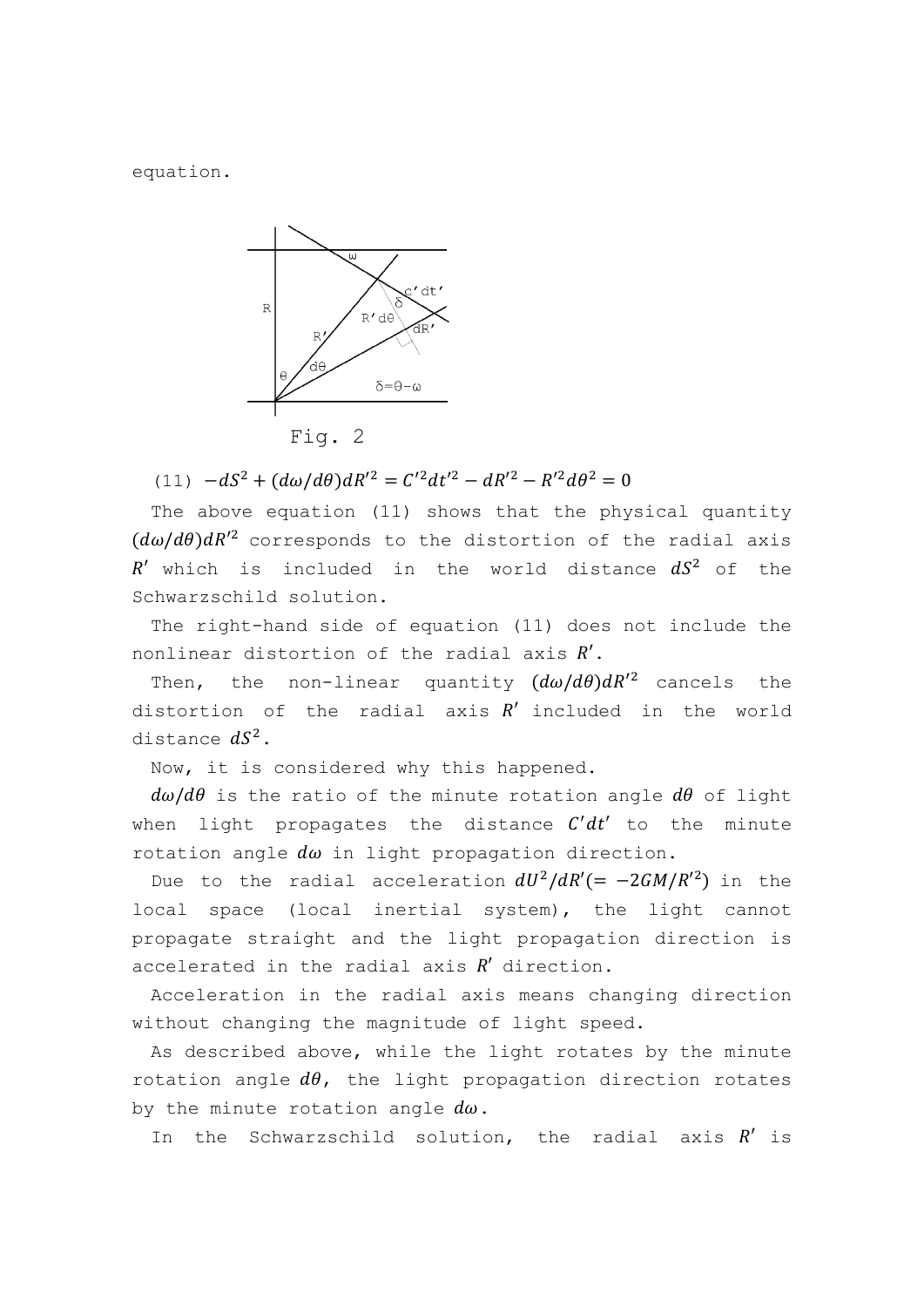distorted so as to compensate for the bending  $(d\omega/d\theta)dR'^2$  of light in the gravitational field.

If it is assumed that light propagates in the local space (local inertial system) while changing its speed  $C'$  and the propagation direction, the radial axis  $R'$  of the local space (local inertial system) does not need to be distorted.

However, if it is assumed that light travels straight in the local space (local inertial system) at the speed of light  $C$  as Schwarzschild solution, the radial axis  $R'$  of the local space (local inertial system) must be distorted.

Therefore, in the Schwarzschild solution, the light appears to bend and propagate due to the distortion of the radial axis  $R'$ .

But, there is no way to be sure which is true.

However, assuming that light propagates in a local space (local inertial system) while changing its speed of light  $C'$ and its propagation direction, it is not necessary to distort the radial axis  $R'$ .

Therefore, compared to Schwarzschild solution, the propagation of light and the motion of the object can be described in a visually easy-to-understand manner.

This is Copernican Revolution of relativity.

In Schwarzschild solution, the energy of the gravitational field is understood to be included in the distortion of the radial axis  $R'$ .

When the radial axis  $R'$  is not distorted, the energy of the gravitational field (see Supplement 6) is considered to be contained in the radial acceleration space created by the gravitational field.

Therefore, the distortion energy of the radial axis  $R'$  and the energy of the acceleration space are considered to be equal.

The propagation of distortion on the radial axis  $R'$ (gravitational wave) corresponds to the propagation of changes in acceleration (acceleration wave).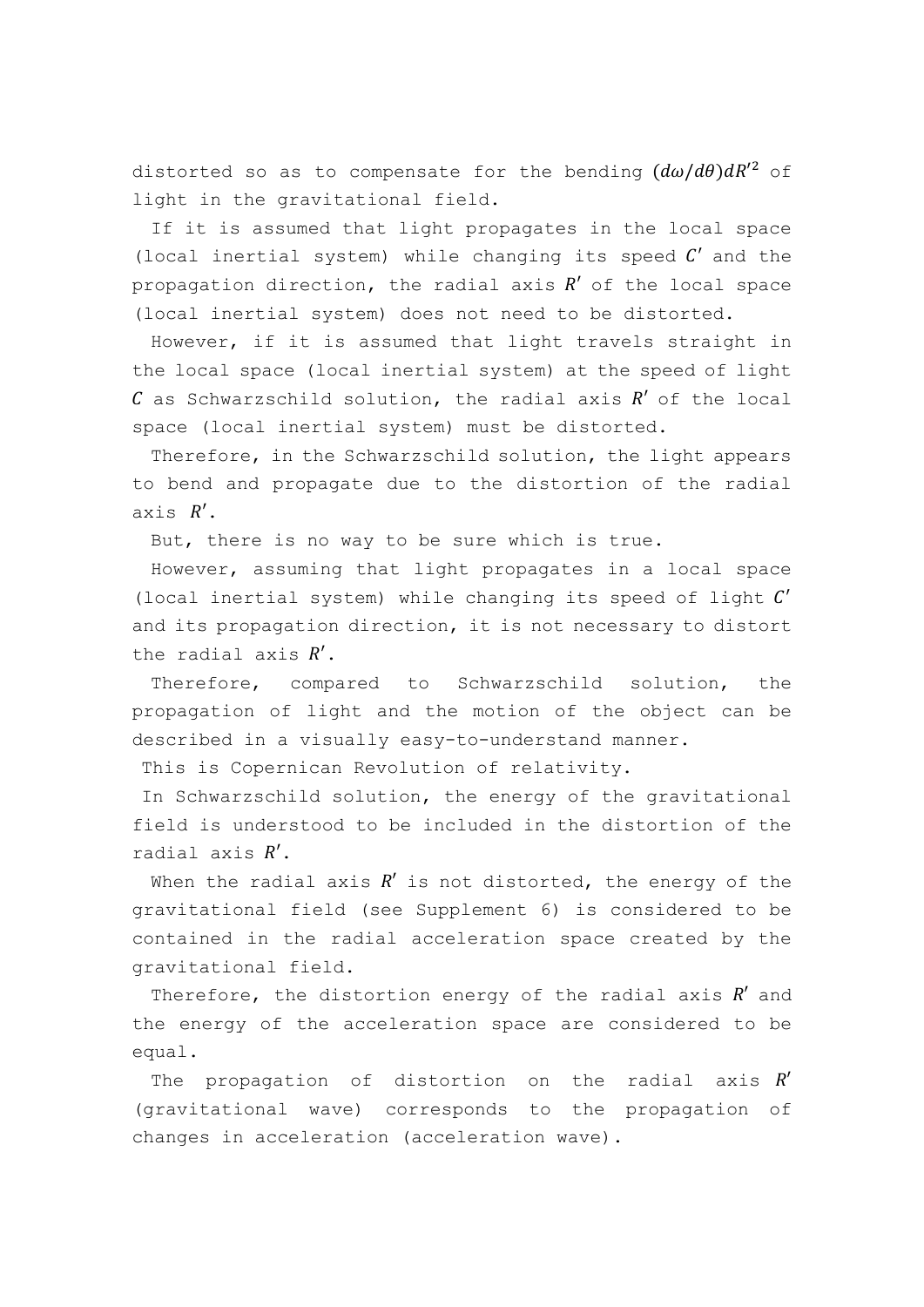The following interpretation 1 and 2 are possible.

#### **Interpretation 1**

The Schwarzschild solution of Einstein's gravity field equation is written as follows.

 $-dS^2 = C^2(1 - Rs/R)dt^2 - dR^2/(1 - Rs/R) - R^2(d\theta^2 + sin^2\theta d\phi^2)$  $dt'^2 = (1 - Rs/R)dt$  $d\omega/d\theta = (Rs/R)/(1 - Rs/R)$ 

 $dR'^2 = dR^2/(1 - Rs/R) = dR^2(1 + d\omega/d\theta)$ 

The above Schwarzschild solution can be rewritten as follows.

(12) 
$$
-dS^2 = C^2 dt'^2 - dR'^2 - R^2 (d\theta^2 + \sin^2 \theta d\phi^2)
$$

$$
dt'^2 \times dR'^2 = (1 - Rs/R) dt^2 \times dR^2 / (1 - Rs/R) = dt^2 \times dR^2
$$

In Schwarzschild solution of Einstein's gravity equation, the light velocity  $C$  is invariant, so the product of time  $dt'$ and distance  $dR'$  is conserved (constant) as shown in the above equation.

That is, when the time  $dt$  is shortened to  $dt'$ , the radial axis distance  $dR$  is extended to  $dR'$ , and the product of them is preserved.

This interpretation 1 is conventional, and the threedimensional space must be strained in the gravity field. And that strain is understood as the energy of the gravity field.

#### **Interpretation 2**

In the gravity field, both the time  $dt'$  and the light velocity  $C'$  are variable, and their product  $C'dt' = Cdt$  is conserved (constant).

Then, the light speed  $C'$  is less than the light speed  $C$ , that is, the time  $dt'$  is more than the time  $dt$ , and changes as shown below.

 $dR = dR'$  $'dt' = Cdt$  $dt^2 = (1 - Rs/R)dt'^2$   $C'^2 = (1 - Rs/R)C^2$ 

Then, Schwarzschild solution of the gravity field is rewritten by the following equation (13).

 $-dS^2 = C'^2 dt'^2 - dR^2/(1 - Rs/R) - R^2(d\theta^2 + sin^2\theta d\phi^2)$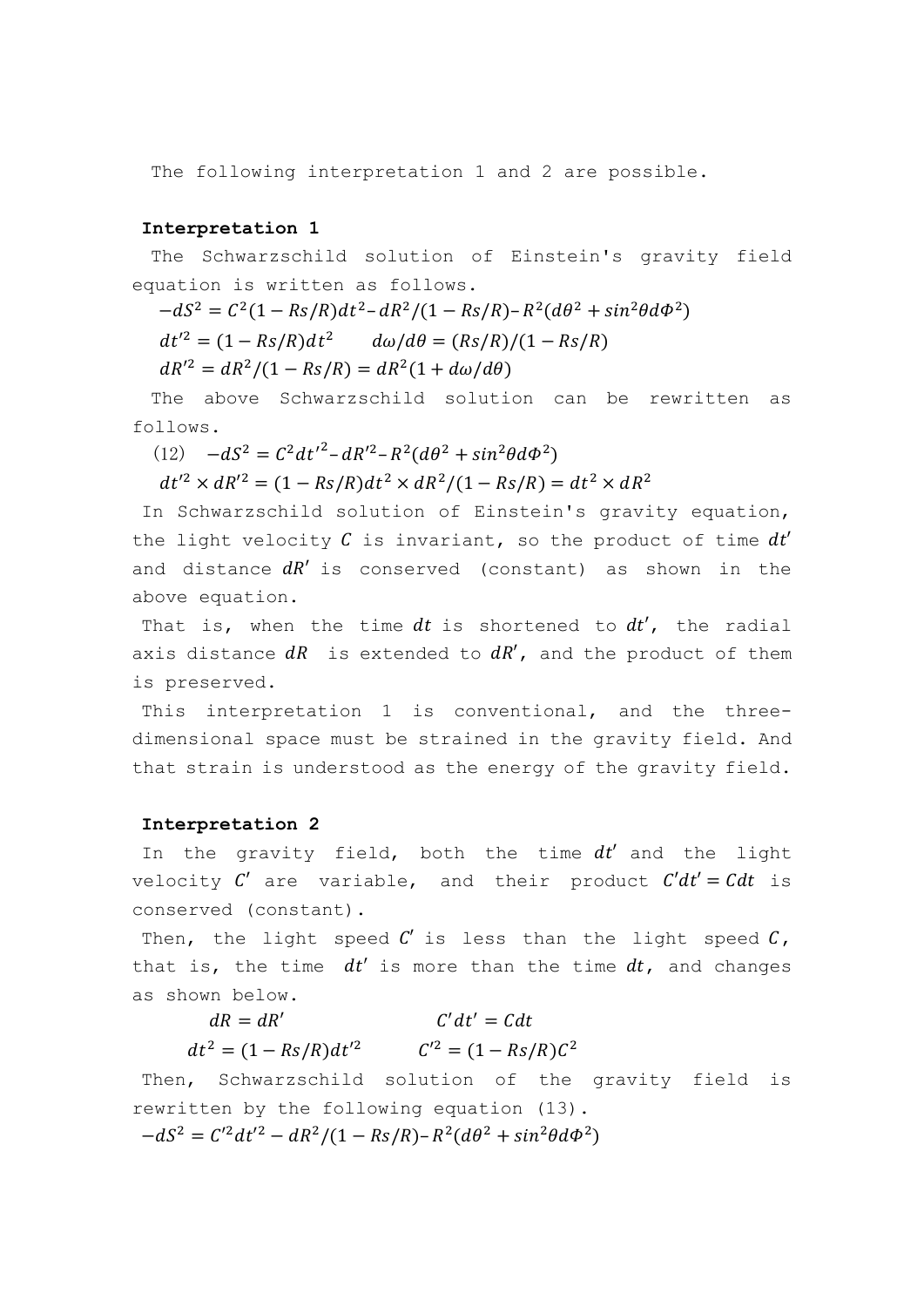(9)  $d\omega/d\theta = (Rs/R)/(1 - Rs/R)$ 

(13)  $-dS^2 = C^2 dt^2 - dR^2 - R^2(d\theta^2 + sin^2\theta d\phi^2) - (d\omega/d\theta)dR^2$ 

 In other words, in the gravity field, the light with the light velocity  $C'$  travels the distance  $C'dt' = Cdt$  during the time  $dt'$  and changes its direction by the angle  $d\omega$  (bends) as shown below.

The above change (bending)  $x$  of light can be obtained as follows.

 $d\theta$ :  $dR^2 = d\omega$ : x  $x = (d\omega/d\theta) dR^2$ 

The above equation (13) includes the above change (bending)  $\mathcal{X}$ .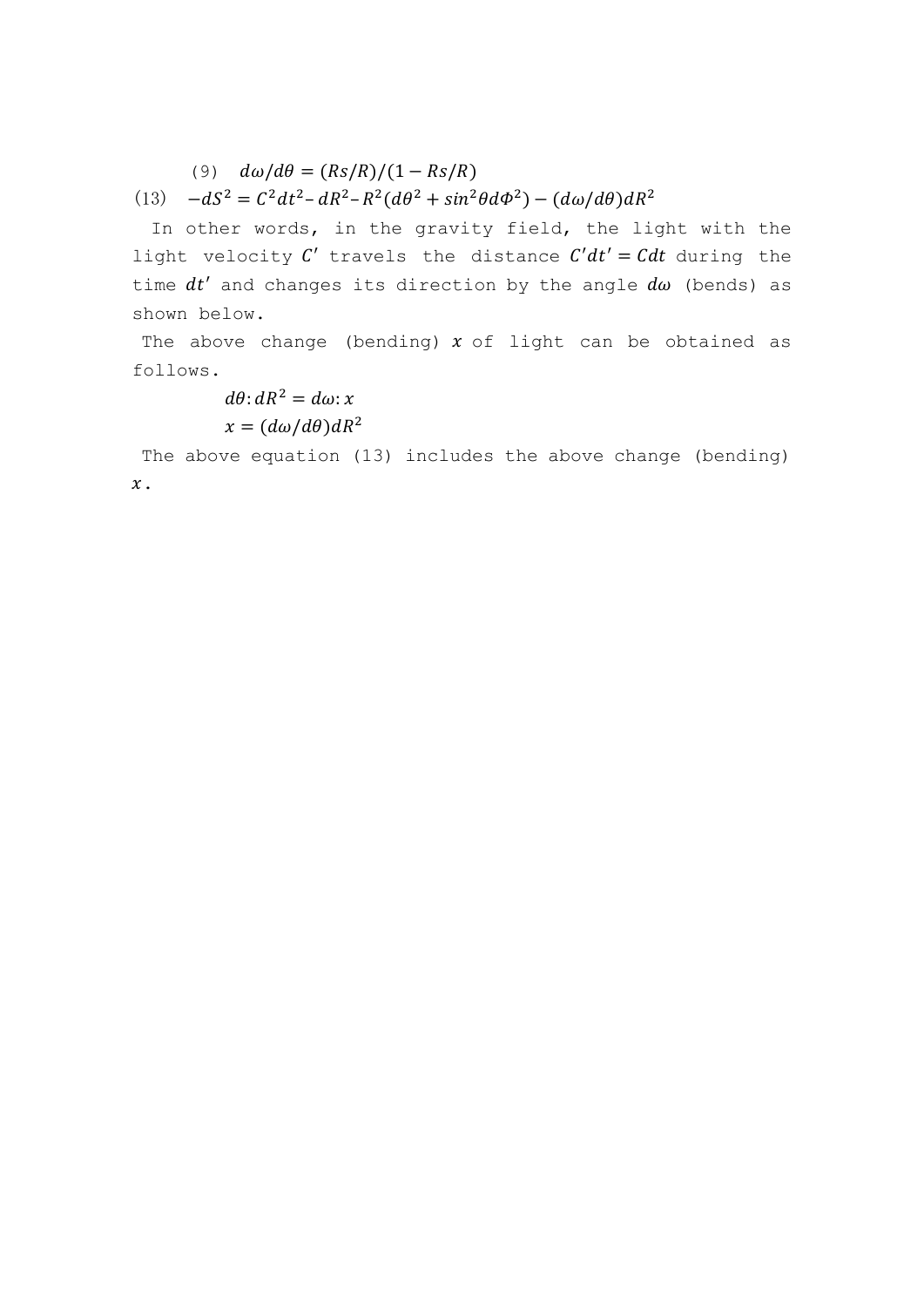#### **4. Black Hole**

Black Hole  $BH_M$  determined by  $R = \gamma Rs (1 < \gamma < 2)$  is considered.

See Supplement 5 for the derivation of the following equation.

 $R' = R \cos \delta$ 

Using the above equation, equation (9) can be rewritten as follows.

 $d\omega/d\theta = (Rs/Rcos\delta)/(1 - Rs/Rcos\delta)$ 

When  $R = \gamma Rs (1 < \gamma < 2)$ , the above equation can be rewritten as follows.

(12)  $d\omega/d\theta = 1/(\gamma cos \delta - 1) > 1$ 

The above equation (12) shows that the trajectory of light is spiral. In other words, light that has entered a gravitational field within twice the Schwarzschild radius Rs cannot escape the gravitational field.

Therefore, when the mass radius  $R_M$  of the mass  $M$  (see **Supplement 7**) is larger than the Schwarzschild radius Rs and less than twice that, the mass  $M$  is Black Hole  $BH_M$ .

(13)  $Rs < R_M < 2Rs$ 

There is no celestial substance M whose mass radius  $R_M$  is smaller than the Schwarzschild radius  $Rs.$ 

When the mass radius  $R_M$  is smaller than the Schwarzschild radius  $Rs$ , a space-time is generated in which no physical quantity (space-time, light or matter, electric charge, etc.) can exist. However, such a situation is physically impossible.

Therefore, when the mass radius  $R_M$  tries to be smaller than the Schwarzschild radius  $Rs$ , it is considered that the Black Hole  $BH_M$  explodes, the mass  $M$  disperses, and the Black Hole  $BH_M$  disappears.

The apparent mass  $M_R$  of the Black Hole  $BH_M$  is calculated as follows.

(14)  $M/(1 - Rs/R_M) = M_B$   $Rs < R_M < 2Rs$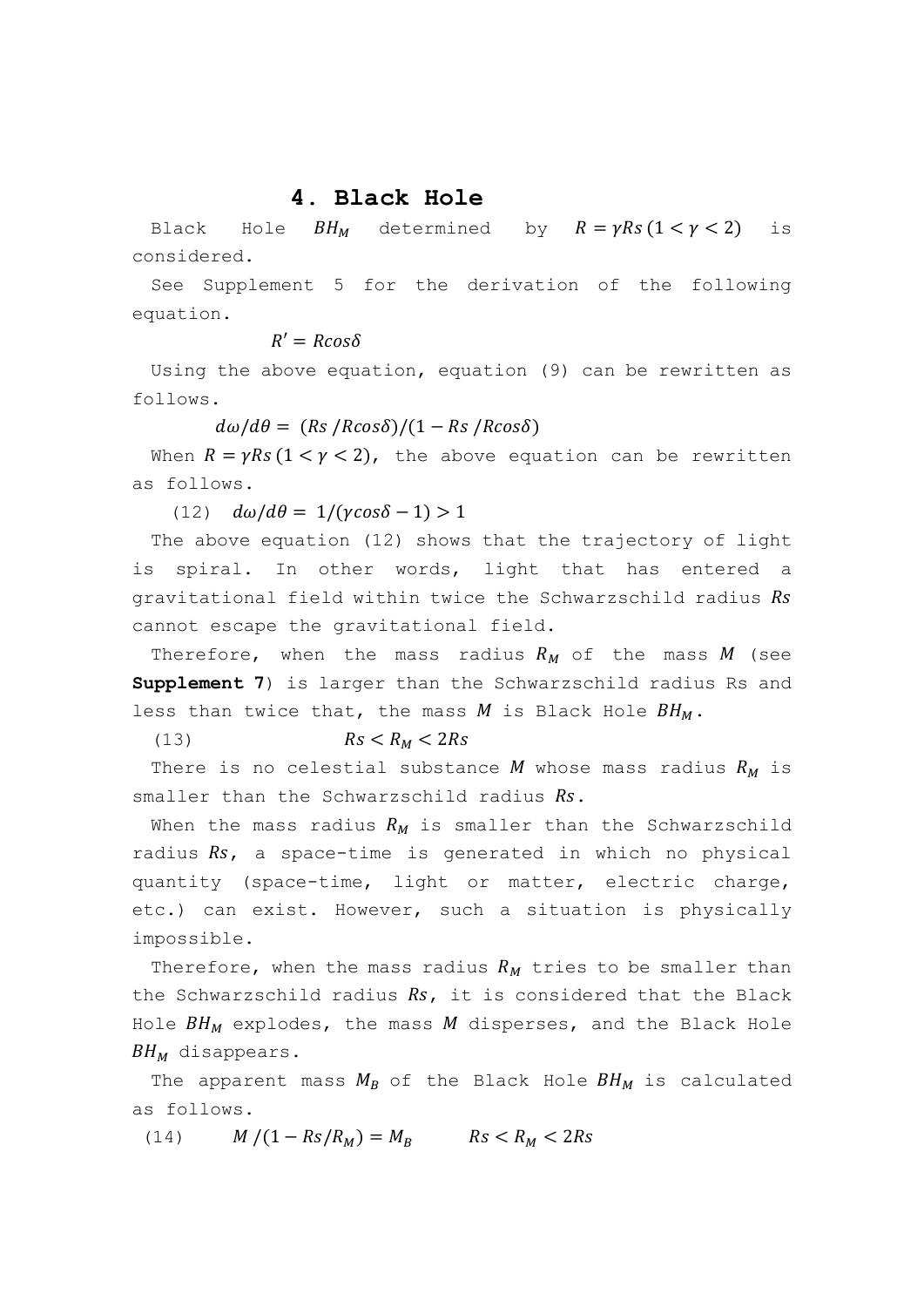As is clear from the above equation (14), as the mass radius  $R_M$  approaches the Schwarzschild radius  $Rs$ , the apparent mass  $M_B$  of the Black Hole  $BH_M$  increases infinitely.

The apparent mass  $M_B$  of the Black Hole  $BH_M$  is thought to enable the existence of the supermassive Black Hole  $BH_{SM}$ . Such a supermassive Black Hole  $BH_{SM}$  is thought to exist in the center of every galaxy.

However, as mentioned above, the supermassive Black Hole  $BH_{SM}$  is destined to explode and disappear, so the existence of such a supermassive Black Hole  $BH_{SM}$  can be said to be the last appearance of the galaxy.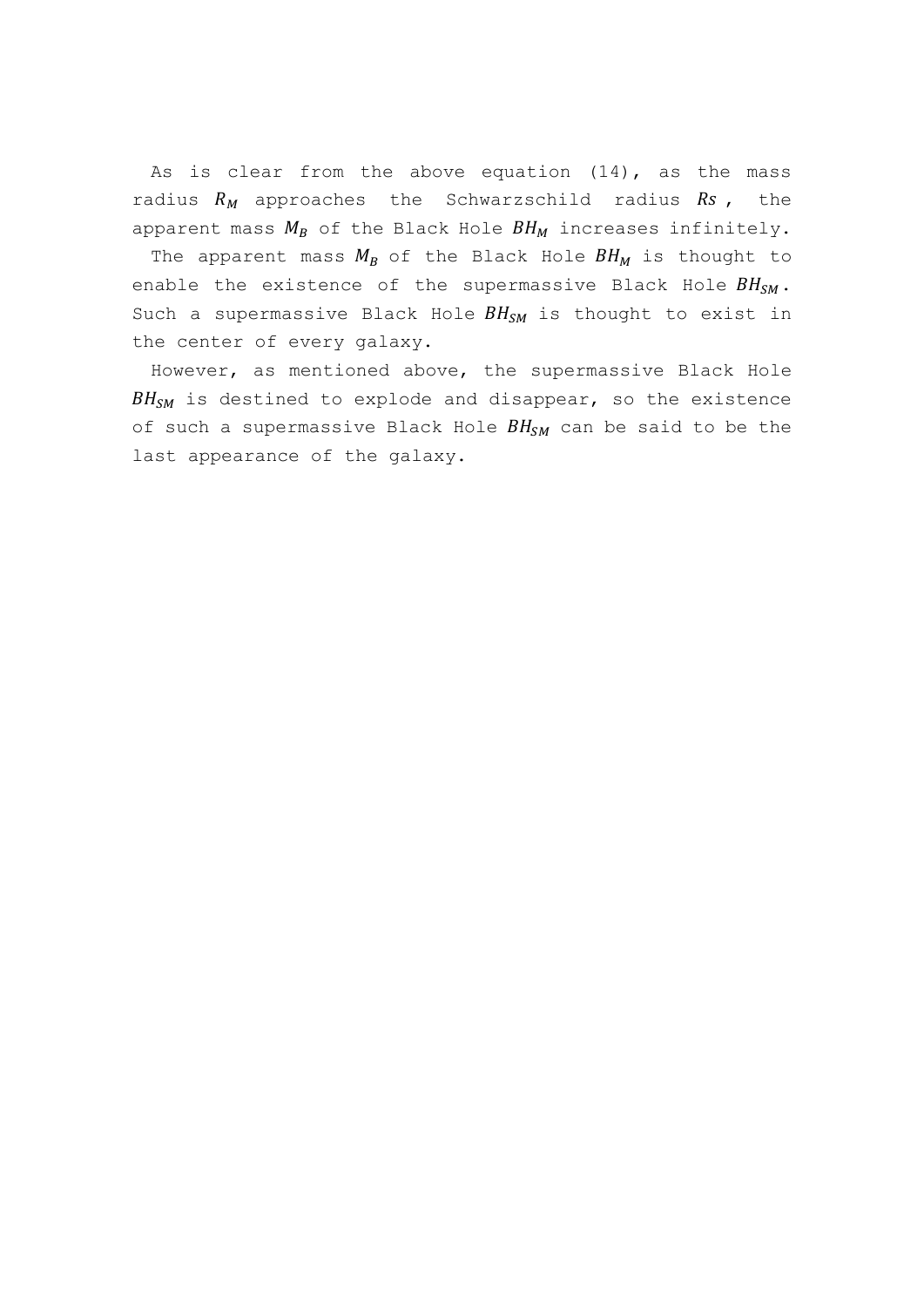When the object  $m (\ll M)$  invades the gravitational field of point mass  $M$  from infinity at velocity  $v$ , the following equation holds. It is assumed that the object  $m$  is in the local inertial system (gravitational field).  $R$  : Distance of object  $m$  from point mass  $M$  $g$  (=  $GM/R^2$ ) : Gravitational acceleration acting on object  $m$  $v$  : Velocity of object  $m$  at infinity  $V'$ : Velocity of object  $m$  in local inertial system (gravitational field)  $F(= mg)$ : Force acting on object m in local inertial system (gravitational field)  $(iCdt')^2 + (Udt')^2 + (vdt')^2 = (dS')^2 = (iCdt')^2 + (V'dt')^2$  $(Udt')^2 + (vdt')^2 = (V'dt')^2$  $V'^2 = v^2 + U^2$  $mv'^2/2 = mv^2/2 + mU^2/2$  $d(mv^2/2)/dR = 0$ When the energy  $E$  is differentiated by  $R$ , the force  $F$ acting on the mass M is obtained. In other words,  $dE = F dR$ . Since  $E = m{V'}^2/2$ , the following equation holds.  $d(mV^2/2)/dR = d(mU^2/2)/dR = -F = -mg = -mGM/R^2$  $dU^2/dR = -2GM/R^2$ (5)  $U^2 = 2GM/R$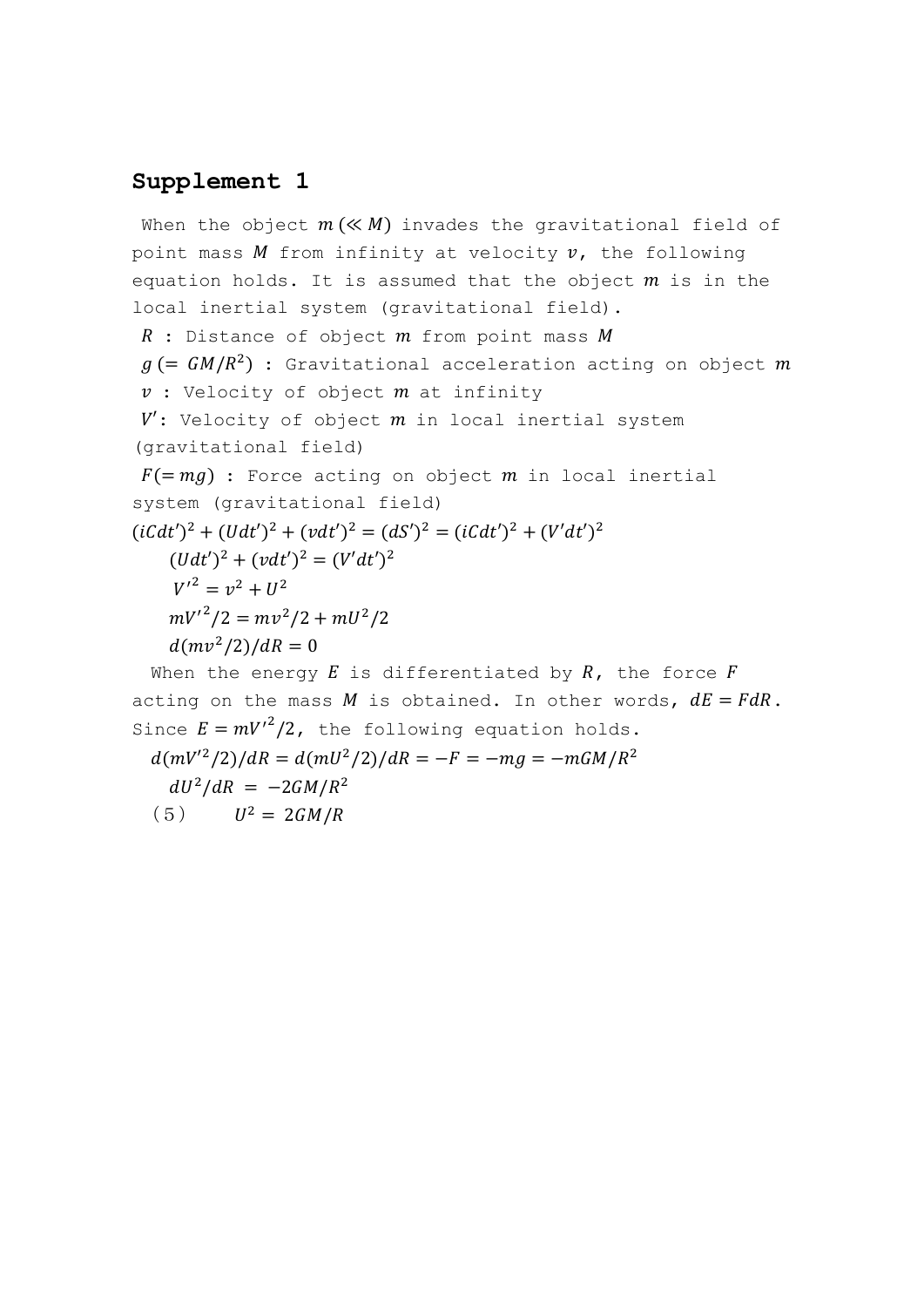With reference to Fig. 2, when  $\delta = \theta - \omega > 0$ ,  $R'$  is obtained as follows.

$$
\delta = \theta - \omega
$$
\n
$$
dR' = C'dt'sin\delta
$$
\n
$$
d\theta/dt' = C'cos\delta/R'
$$
\n
$$
dR'/dt' = (dR'/d\theta)(d\theta/dt') = C'sin\delta
$$
\n
$$
(dR'/d\theta)(C'cos\delta/R') = C'sin\delta
$$
\n
$$
d(logR')/d\theta = sin\delta/cos\delta = -d(log(cos\delta))/d\delta
$$
\n
$$
logR' = -log(cos\delta) + log A
$$
\n
$$
A: Integral constant
$$
\n
$$
R'cos\delta = R'cos(\theta - \omega) = A
$$
\nWhen the light is orthogonal to the radial axis  $R$  ( $\theta = \omega = 0$ ),  $R' = R$   
\nTherefore,  $R = A$ 

 $R' = R/cos\delta$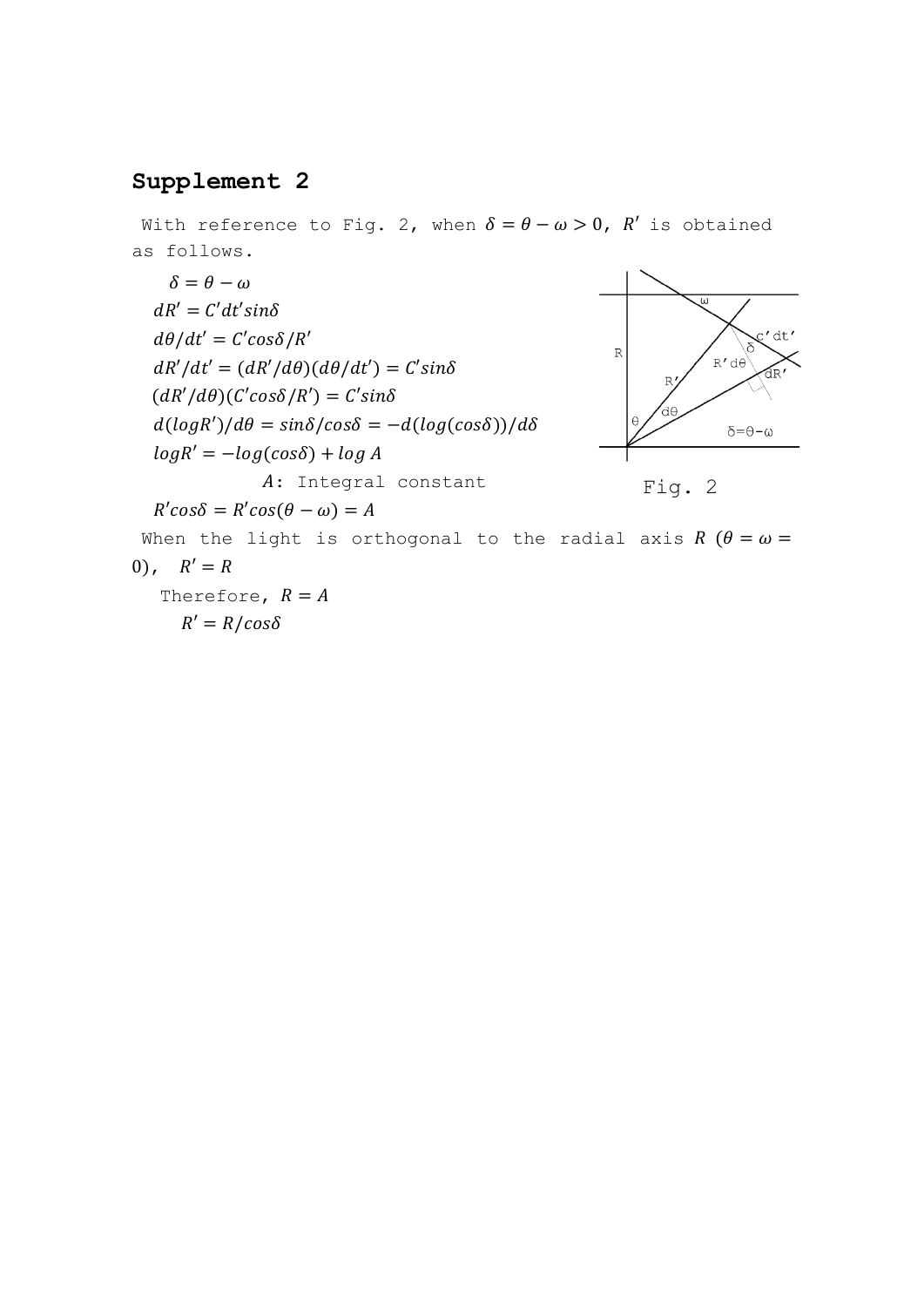Muon μ life and mileage

Very high-energy primary cosmic rays collide with atoms in the atmosphere to form high-energy (speed  $v$ ) muons  $\mu$ . It is known that this muon μ reaches the ground from a high altitude of about  $6km$ .

When measured on the ground, the stationary muon μ decays into an electron  $(e^-)$  and a neutral micron (nutrino,  $\gamma_\mu$ ) with an average lifetime  $\tau$  (=  $2.15 \times 10^{-6}$ sec).

Therefore, in the following, it is relativistically verified that the muon μ can reach the ground.

Since the average lifetime  $\tau (= 2.15 \times 10^{-6} \text{sec})$  of the muon µ is in the static system, let the muon μ be the static system. In the static system, the muon μ collapses after the time  $dt = \tau$  has elapsed. The world distance  $dS^2$  is as follows.

$$
dS^2 = C^2 dt^2 = C^2 \tau^2
$$

The ground to be observed is an inertial system. In the inertial frame, the muon μ decays after the μ particle travels at a velocity  $v$  for  $6km$  during the time  $dt'$ . The world distance  $dS^2$  is as follows.

 $dS'^2 = C^2 dt'^2 - (6 \times 10^3)^2$ 

Since both world distances are equal, the following equation holds.

 $C^2(2.15 \times 10^{-6})^2 = C^2 dt'^2 - (6 \times 10^3)^2$  $C^2 = (3.0 \times 10^8)^2$  $C^2(2.15 \times 10^{-6})^2 + (6 \times 10^3)^2 = C^2 dt'^2$  $dt'^2 = (2.15 \times 10^{-6})^2 + (6 \times 10^3)^2 / (3.0 \times 10^8)^2 \approx 4.6891 \times 10^{-10}$  $dt' \cong 2.165 \times 10^{-5} s$  $v = 6 \times 10^3/dt' \approx 2.771 \times 10^8 m/s < C = 3.0 \times 10^8$ The muon μ reached the ground from a high altitude of about 6km at a speed  $\cong 2.771 \times 10^8 m/s$  close to the speed  $C =$ 

 $3.0 \times 10^8$  of light and collapsed.

This is by no means impossible.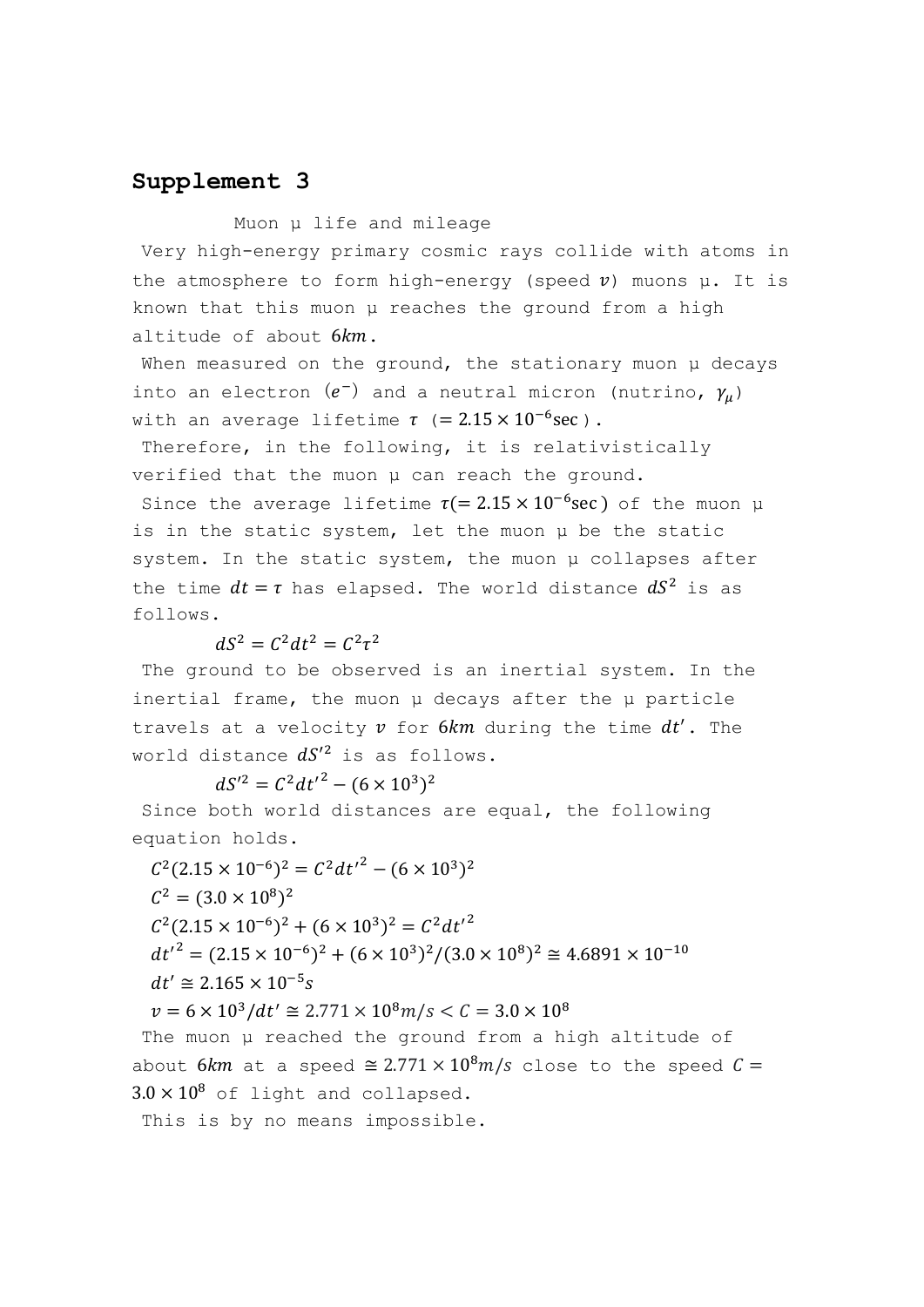It is shown that time elapses faster in the inertial system than in the static system.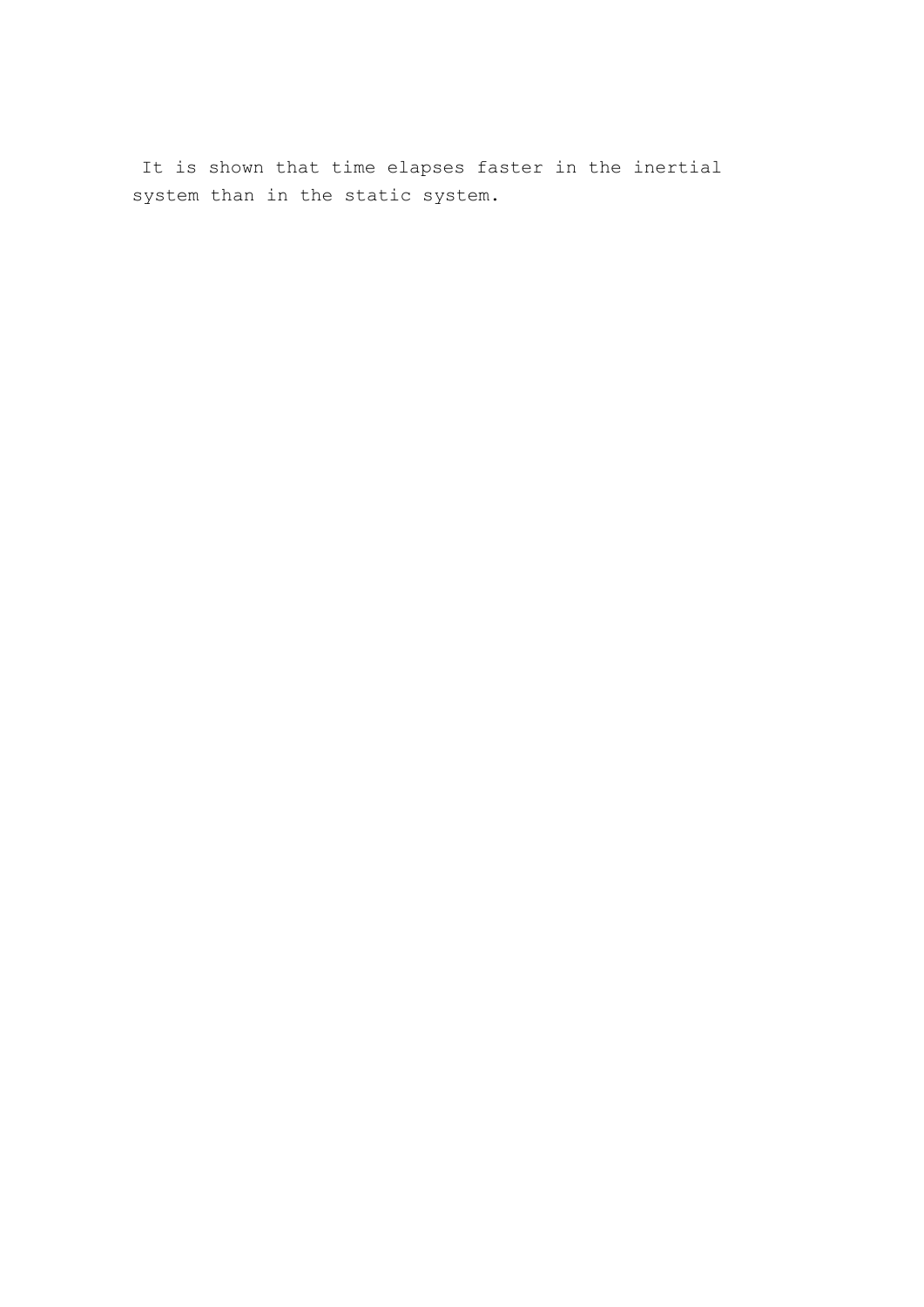Energy of point mass  $M$ 

The acceleration of the gravitational field of the point mass  $M$  is  $dU^2/dR$  and is as follows.

 $U^2 = 2GM/R$ 

 $dU^2/dR = (d(2GM/R)/dR = -2GM/R^2)$ 

The above acceleration acts on the minute mass  $dM$  at a distance  $R$  from the point mass  $M$ .

The force  $F$  acting on the minute mass  $dM$  is as follows.

 $F = 2GMdM/R^2$ 

The energy  $dE$  when the force  $F$  acts on the mass  $dM$  over the distance  $dR$  is as follows.

 $dE = FdR$ 

The following energy  $E_{dM}$  is required to carry the minute mass  $dM$  from the Schwarzschild radius  $R_s$  to infinity.

### $R_s = 2GM/C^2$

$$
E_{dM} = \int dE = \int_{R_s}^{\infty} F dR = \int_{R_s}^{\infty} (2GMdM/R^2) dR = 2GMdM/R_s = C^2dM
$$

As described above, the energy  $E_{dM}$  is the energy required to carry the point mass  $dM$  from the Schwarzschild radius  $R_s$ to infinity and does not depend on the point mass  $M$ . Then, the following equation holds.

 $E_M$ : the energy of the point mass M

 $E_M = \int E_{dM} = \int_0^M C^2 dM = MC^2$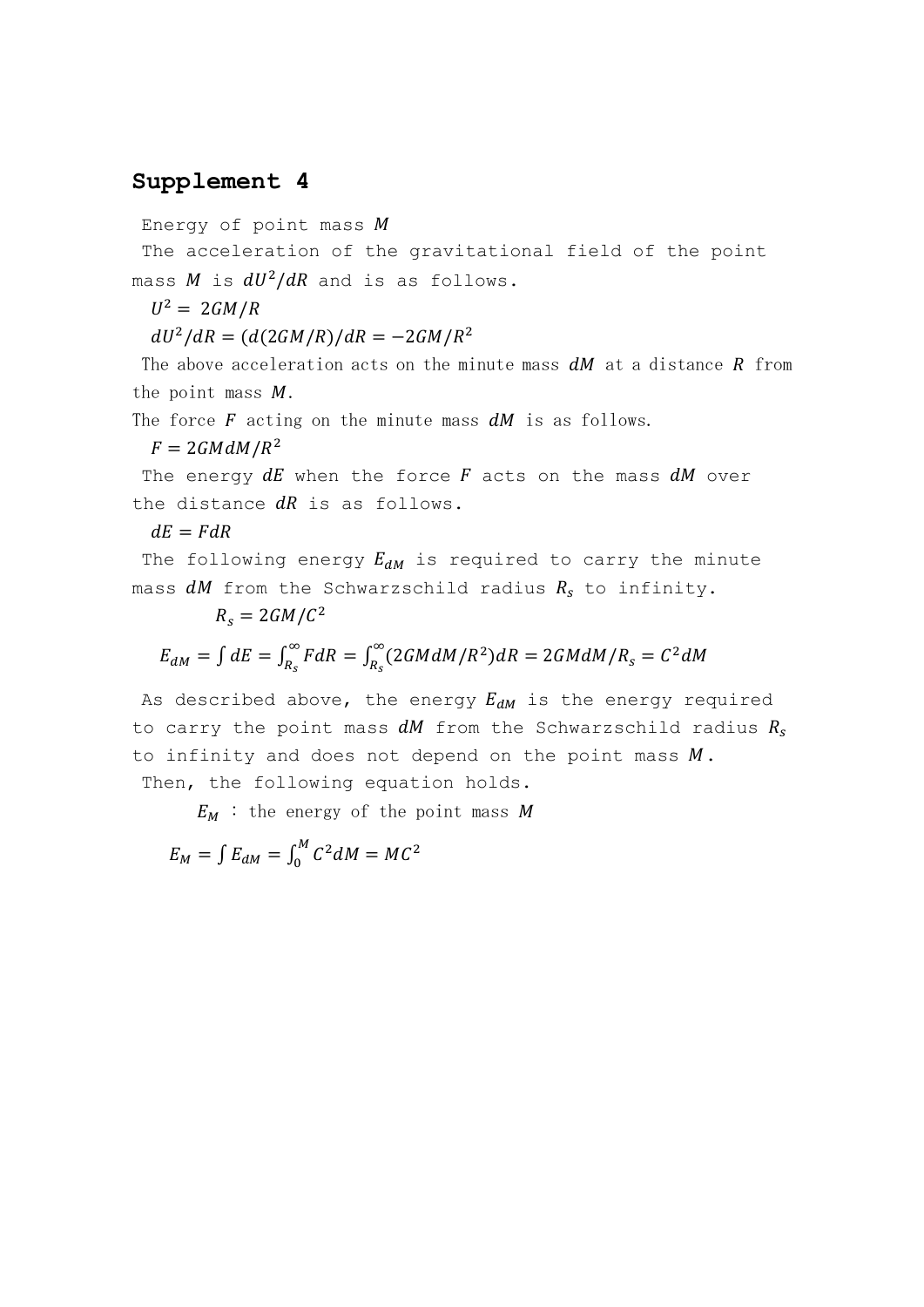```
When R = \gamma Rs (1 < \gamma < 2), R' = R \cos \delta-\delta = \theta - \omegadR'/R'd\theta = -\tan\delta = -\sin\delta/\cos\delta(dR'/d\theta)(cos\delta/R') = -sin\deltad(log R')/d\theta = -sin\delta/cos\delta = d(log(cos\delta))/d\deltalog R' = log(cos \delta) + log AlogA : 積分定数
    R' = A\cos\delta, \theta = \omega = 0, R' = R = AR' = R\cos\delta = \gamma Rs(\cos\delta)Using the above equation, equation (9) is as follows:
It can be rewritten.
   (9) d\omega/d\theta = (Rs/R')/(1 - (Rs/R'))d\omega/d\theta = (Rs/Rcos\delta)/(1 - (Rs/Rcos\delta))= (1/\gamma cos\delta)/(1 - 1/\gamma cos\delta)= 1/(\gamma cos \delta - 1) > 0d\delta/d\theta = d\omega/d\theta - 1 = (2 - \gamma cos\delta)/(\gamma cos\delta - 1)(2 - \gamma cos \delta) > 0= (2 - \gamma cos \delta)(d\omega/d\theta) > 0d\omega/d\theta - 1 > 0(13) d\omega/d\theta > 1Fig.3
```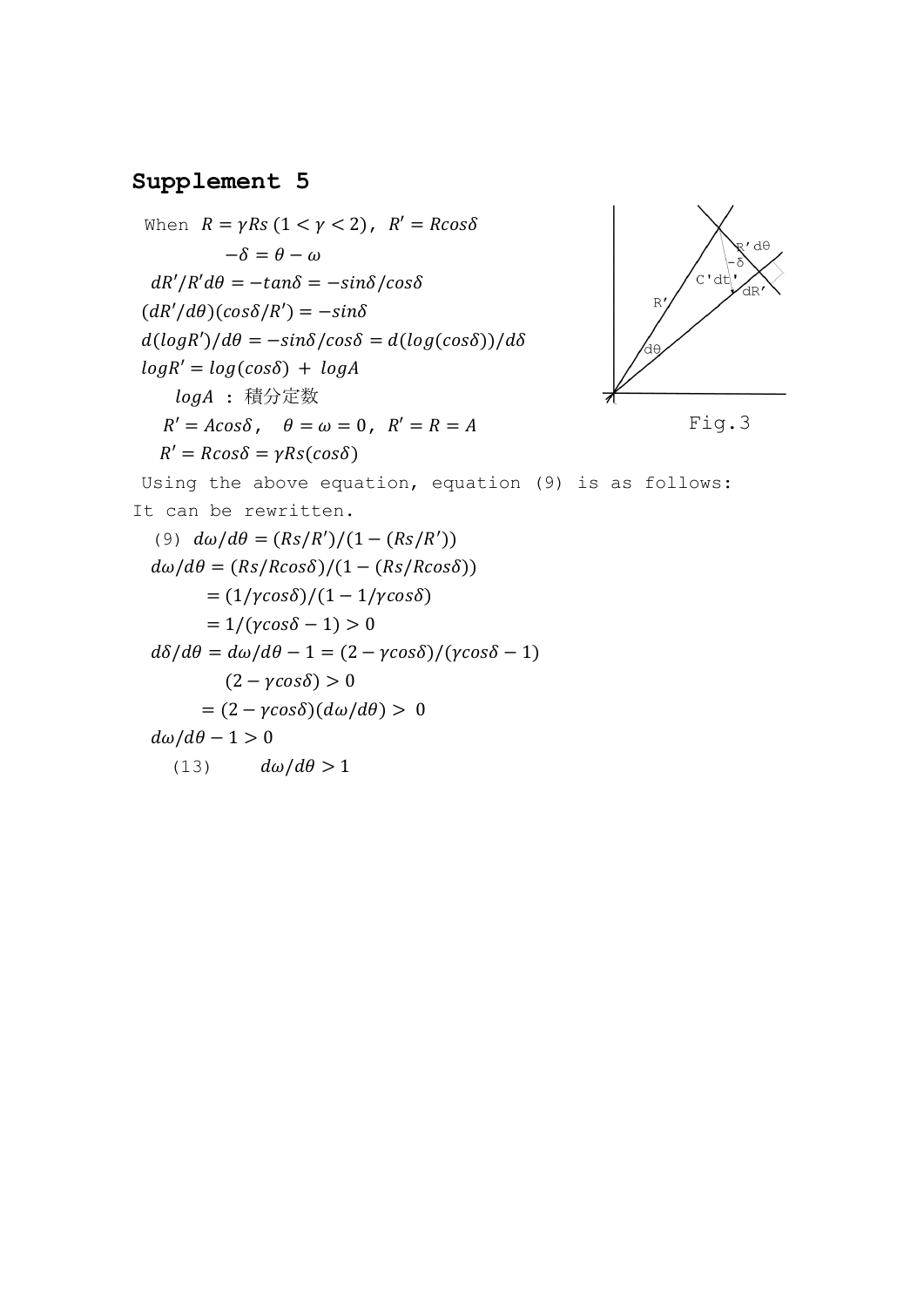The propagation direction of the light propagating around the sun  $M$  is bent as follows as shown in Fig. 5.

: Sun's mass radius

 $M:$  The mass of the sun

 $\omega_n$ : The angle at which the light propagating around Sun M is bent

 $Rs (= 2GM/C^2)$ : Schwarzschild radius of Sun M

 $Rs \ll R$   $\omega \ll \theta$   $\delta = \theta - \omega \approx \theta$ 

 $R' = R/cos\delta$  : See Supplement 2 for the derivation of this equation

 $d\omega/d\theta = \text{Rs}(\cos\delta/R)/(1 - \text{Rs}(\cos\delta/R)) \approx (Rs/R)\cos\theta$ 

 $\omega_p = \int d\omega \cong \int_{-\pi/2}^{\pi/2} (Rs/R) cos\theta$  $\int_{-\pi/2}^{\pi/2} (Rs/R) cos\theta d\theta$ 

 $= (Rs/R)( sin (\pi/2) - sin (-\pi/2))$  $\omega_p = 2Rs/R = 4GM/C^2R$ 



Fig.5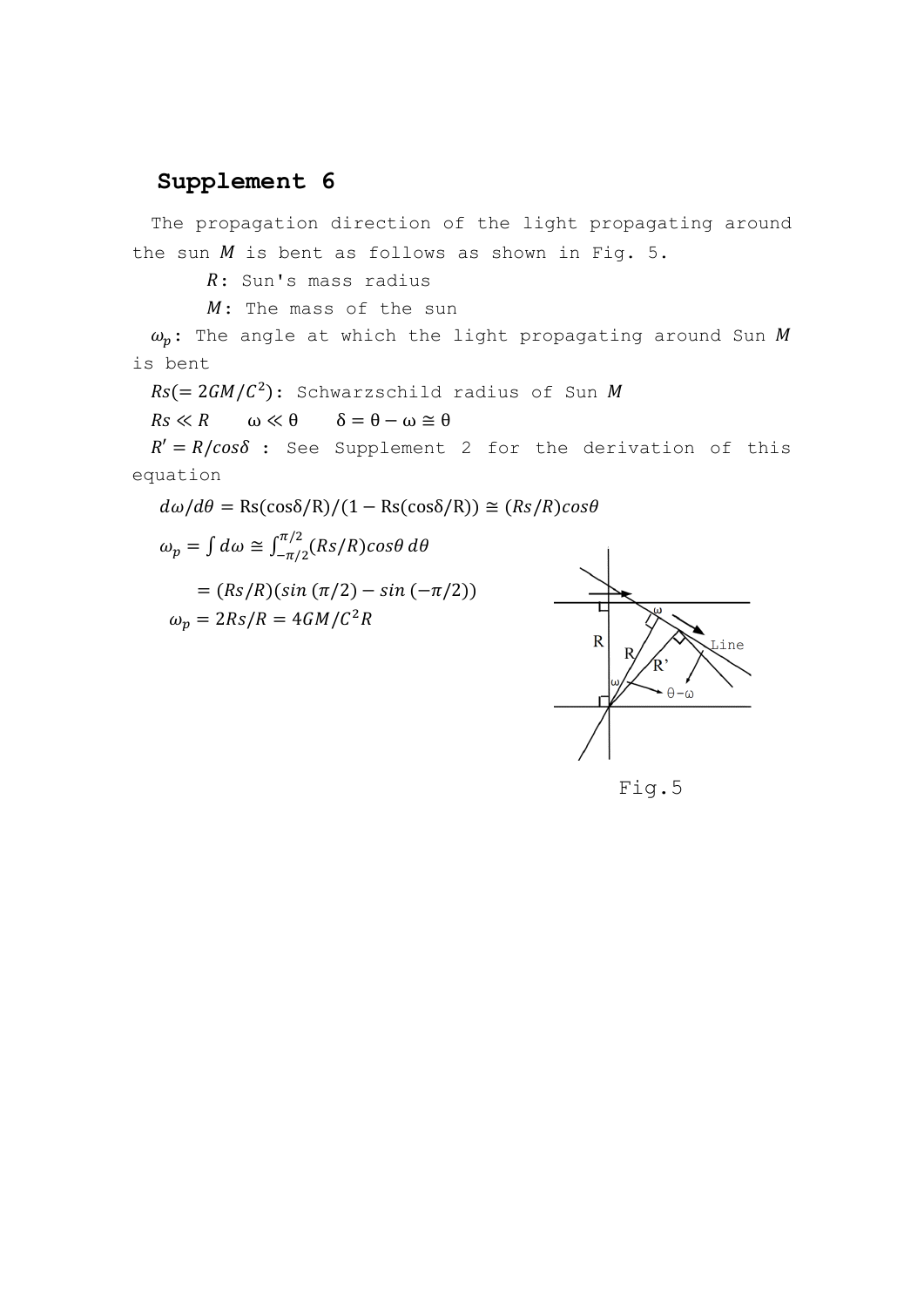Black hole mass  $M$  and mass radius R M

Assuming that the radial density of the mass M is  $\rho/r$ , the relationship between the mass radius  $R_M$  and the Schwarzschild radius  $R_s$  is as follows (1).

Assuming that the radial density of the mass  $M$  is  $\rho/r^2$ , the relationship between the mass radius  $R_M$  and the Schwarzschild radius  $R_s$  is as follows (2).

If the radial density of the mass M is  $\rho/r^3$ , the mass radius  $R_M$  is smaller than the Schwarzschild radius  $R_S$ .

Assuming that the radial density of the mass  $M$  is constant  $\rho$ , the mass M increases in proportion to the cube of the mass radius  $R_M$ , and the Schwarzschild radius  $R_S$ , which increases in proportion to the mass  $M$ , is immediately larger than the mass radius  $R_M$ . Therefore, there can be no supermassive black hole that is expected to exist in each galaxy.

 $\rho$  : Radial density coefficient of mass  $M$ 

- $\rho_0$  : Density constant
- $R_M$  : Mass radius

 $R_s$ : Schwarzschild radius

 $r$  : Distance from the center of mass  $M$ 

(1) 
$$
\rho = \rho_0/r
$$
  
\n
$$
M = \int_0^{R_M} 4\pi r^2 (\rho_0/r) dr = 2\pi \rho R_M^2
$$

The Schwarzschild radius  $R_s$  does not exceed the mass radius  $R_M$ .

 $R_S = 2GM/C^2 = (2G/C^2)2\pi\rho_0 R_M^2 \le R_M$  $R_M \leq C^2/4\pi\rho_0 G$  $M = 2\pi\rho_0 R_M^2 \leq 2\pi\rho_0 (C^2/4\pi\rho_0 G)^2 = C^4/8\pi\rho_0 G^2$ 

In this case, there are upper limits for the Schwarzschild radius  $R_S$ , mass  $M$  and mass radius  $R_M$  as described above.